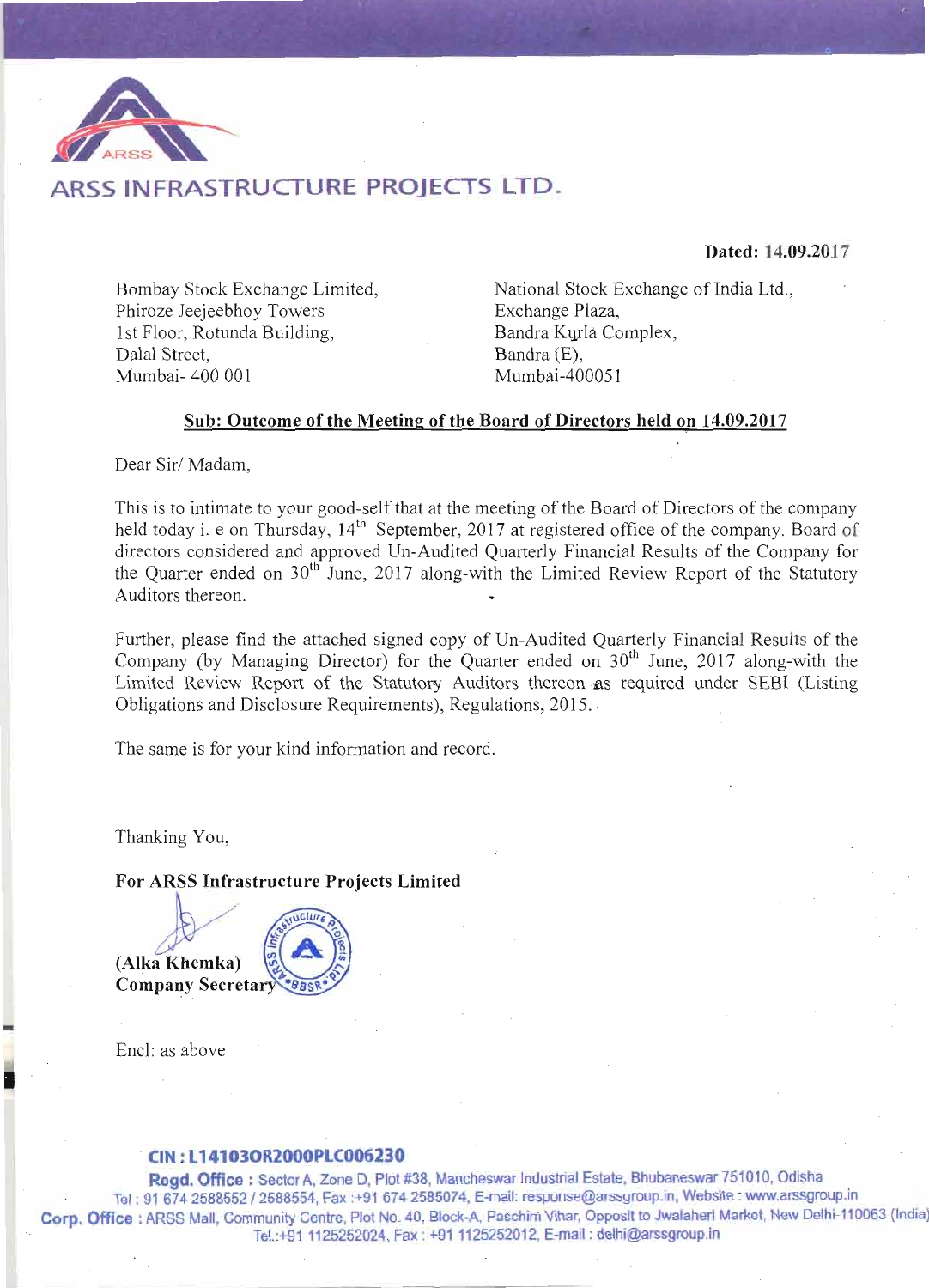

STATEMENT OF UNAUDITED FINANCIAL RESULTS FOR THE QUARTER ENDED 30TH JUNE, 2017

|    |                                                                               | Quarter ended |             |
|----|-------------------------------------------------------------------------------|---------------|-------------|
|    | Particulars                                                                   | 30.06.2017    | 30.06.2016  |
|    |                                                                               | (Unaudited)   | (Unaudited) |
|    | PART I-STATEMENT OF FINANCIAL RESULTS                                         |               |             |
| 1  | Income                                                                        |               |             |
|    | Income from operations<br>a)                                                  | 31,238.76     | 19,041.33   |
|    | Other income<br>b)                                                            | 111.87        | 114.24      |
|    | Total Income (a + b)                                                          | 31,350.63     | 19,155.57   |
|    | 2 Expenses                                                                    |               |             |
|    | Cost of materials consumed<br>a)                                              | 6,238.58      | 3,383.16    |
|    | Purchases of Stock-in-trade<br>b)                                             |               |             |
|    | Changes in Inventories of finished goods,<br>C)                               | 2,777.62      | 8,483.28    |
|    | work-in-progress and Stock-in-trade                                           |               |             |
|    | Employee benefits expense<br>d)                                               | 701.42        | 666.62      |
|    | Finance costs<br>e)                                                           | 1,840.52      | 4,874.19    |
|    | f)<br>Depreciation and amortisation expense                                   | 791.29        | 925.58      |
|    | Other Expenses<br>g)                                                          | 20,765.76     | 6,510.50    |
|    | <b>Total Expenses</b>                                                         | 33,115.20     | 24,843.33   |
| 3  | Profit / (Loss) before exceptional and extraordinary items<br>and tax $(1-2)$ | (1,764.56)    | (5,687.76)  |
|    | Exceptional items                                                             |               |             |
| 5  | Profit / (Loss) before extraordinary items and tax                            | (1,764.56)    | (5,687.76)  |
|    | Extraordinary items                                                           |               |             |
|    | Profit / (Loss) before tax (4-5)                                              | (1,764.56)    | (5,687.76)  |
| 7  | Tax expense :                                                                 |               |             |
|    | a)<br>Current tax                                                             |               |             |
|    | Deferred tax<br>b)                                                            | (253.12)      | (92.30)     |
|    | Total tax expenses                                                            | (253.12)      | (92.30)     |
|    | Profit / (Loss) for the period (6-7)                                          | (1,511.45)    | (5,595.46)  |
| 9  | Other Comprehensive income                                                    |               |             |
|    | (a) Items not to be reclassified subsequently to profit or loss               | 195.75        | 195.75      |
|    | - Gain on fair value of defined benefit plans as per actuarial valuation      |               |             |
|    | - income tax effect on above                                                  | (65.24)       | (65.24)     |
|    | - Gain / (loss) on fair value of equity instruments                           |               |             |
|    | - Income tax effect on above                                                  |               |             |
|    | (b) Items to be reclassified subsequently to profit or loss                   |               |             |
|    | Other Comprehensive income for the year, net of tax                           | 130.51        | 130.51      |
|    | 10 Total comprehensive income for the year, net of tax (8+9)                  | (1,380.94)    | (5,464.95)  |
| 11 | Paid up Equity Share Capital (Rs.10/- per share)                              | 1,484.32      | 1,484.32    |
|    | 12 Earnings per equity share:                                                 |               |             |
|    | $(1)$ Basic                                                                   | (10.18)       | (37.70)     |
|    | (2) Diluted                                                                   | (6.65)        | (24.61)     |

(₹ in Lakhs except for shares & EPS)

Corp. Office : ARSS Mall, Plot no-40, Community Centre, Block-A, Paschim Vihar, Opp-Jwalaheri Market, New Delhi 110063

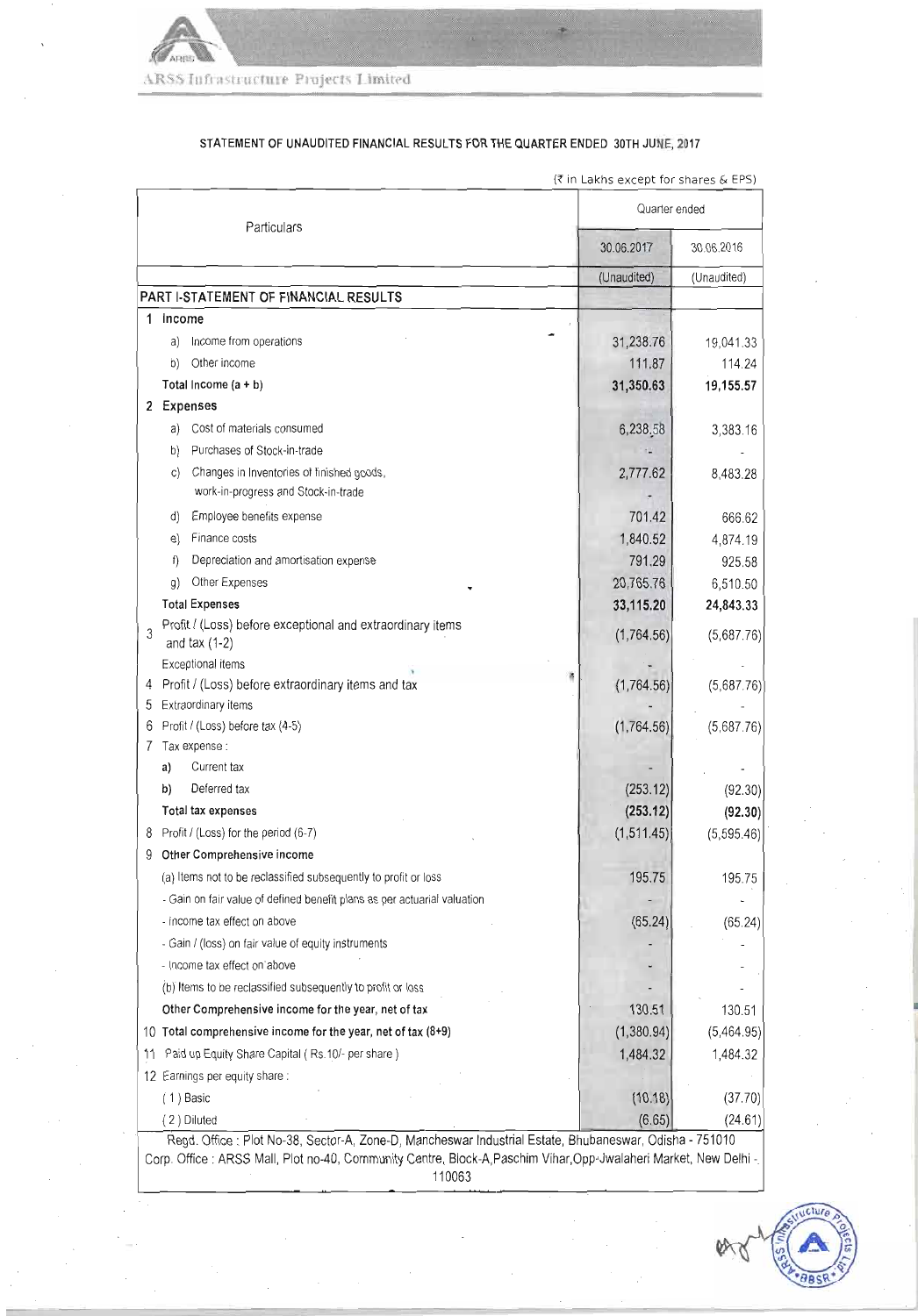#### Notes forming part of the reviewed unaudited financial results for the quarter ending 30th June, 2017

- 1. The above results have been reviewed by the Audit Committee and taken on record by the Board of Directors at their meeting held on 14<sup>th</sup> September, 2017. The same were also subjected to limited review by the Statutory Auditors in terms of Regulation 33 of SEBI (Listing Obligations and Disclosure Requirements) Regulations, 2015.
- 2. The statement has been prepared in accordance with the companies (Indian Accounting Standards) Rules, 2015 (Ind AS) prescribed under section 133 of the Companies Act, 2013 and other recognised accounting practices and policies to the extent applicable, Beginning April 1, 2017, the Company has for the first time adopted Ind AS with a transition date of April 1, 2016. Accordingly, the comparative figures for the quarter ended June 30, 2016 have been restated by the management as per Ind AS and has not been subject to limited review. However, the management has exercised necessary due diligence to ensure that the financial results provide a true and fair view of the Company affairs.
- 3. The format for unaudited quarterly results as prescribed in SEBI's Circular CIR/CFD/CMD/15/2015 dated November 30, 2015 has been modified to comply with the requirements of SEBI's circular dated July 5, 2016, Ind AS and schedule H1 (Division II) to the Companies Act, 2013, which are applicable to companies that are required to comply with Ind AS.
- 4. The financial results do not include figures for the preceding quarter and previous year ended March 31, 2017 as the same are not mandatory as per SEBI's circular dated 5<sup>th</sup> July 2016.
- 5. The loan from Export Import Bank has been taken over by Edelweiss Asset Reconstruction Company Limited and during the quarter, there is no transaction in such account. However, pending account statement from Edelweiss Asset Reconstruction Company Limited, the interest has not been charged.
- 6. The reconciliation of net profit after tax reported in accordance with previous Indian GAAP to total comprehensive income in accordance with Ind-AS as given below:

| Particulars                                                                                 | Quarter Ended<br>30th June 2016<br>(Unaudited)<br>Rupees in lacs |             |
|---------------------------------------------------------------------------------------------|------------------------------------------------------------------|-------------|
| Net profit after tax for the period under Indian GAAP                                       |                                                                  | (55, 95.46) |
| Add / Less : Adjustments                                                                    |                                                                  |             |
| Financial liability measured at amortised cost                                              |                                                                  |             |
| Actuarial gain 7 (Loss) on defined benefit plan recognised in other<br>comprehensive income |                                                                  |             |
| Net profit after tax for the period under Ind-AS                                            | (A)                                                              | (55, 95.46) |
| Other comprehensive income net of tax                                                       | (B)                                                              | 1,30.51     |
| Total comprehensive income as per Ind-AS                                                    | $(A)+(B)$                                                        | (54, 64.95) |

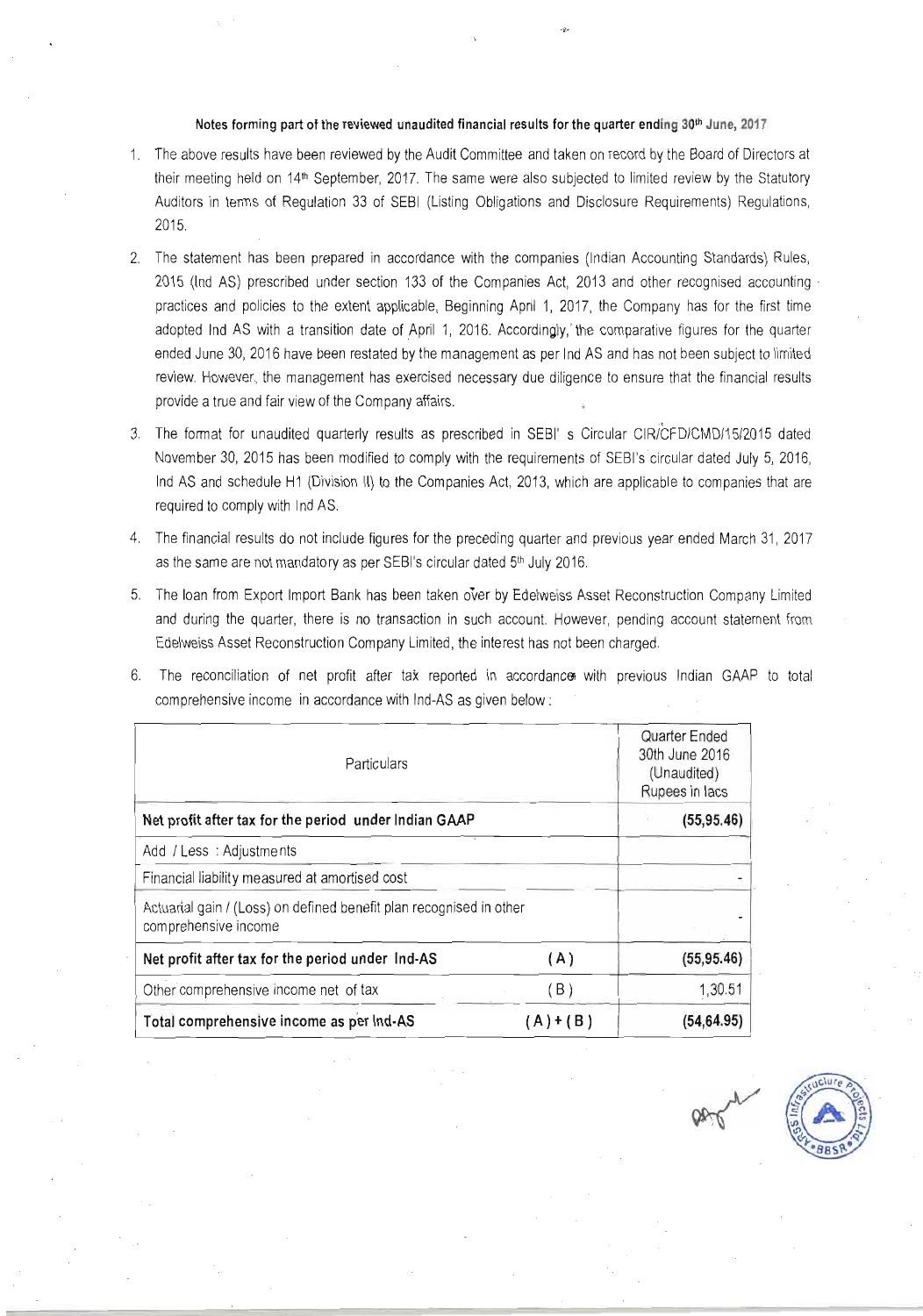- 7. Contract wise surplus / deficit has not been prepared as the number and complexity of the contracts are very high.
- 8. Company has recognised claims receivable during the year from various agencies amounting to Rs.130.56 Crores in view of increased in certainty of recoverability.
- 9. No interest has been charged on Service tax payable of Rs. 183.68 Lacs.
- 10. Provision of Rs. 32.84 Crores has been made against Performance BG Invoked during the quarter.
- 11. The figures for the previous quarter have been regrouped / reclassified wherever necessary to make them comparable with that of current quarter.

For ARSS Infrastructure Projects Ltd.



Rajesh Agarwal DIN: 00217823 (Managing Director)

Date: 14<sup>th</sup> Day of September, 2017

Place: Bhubaneswar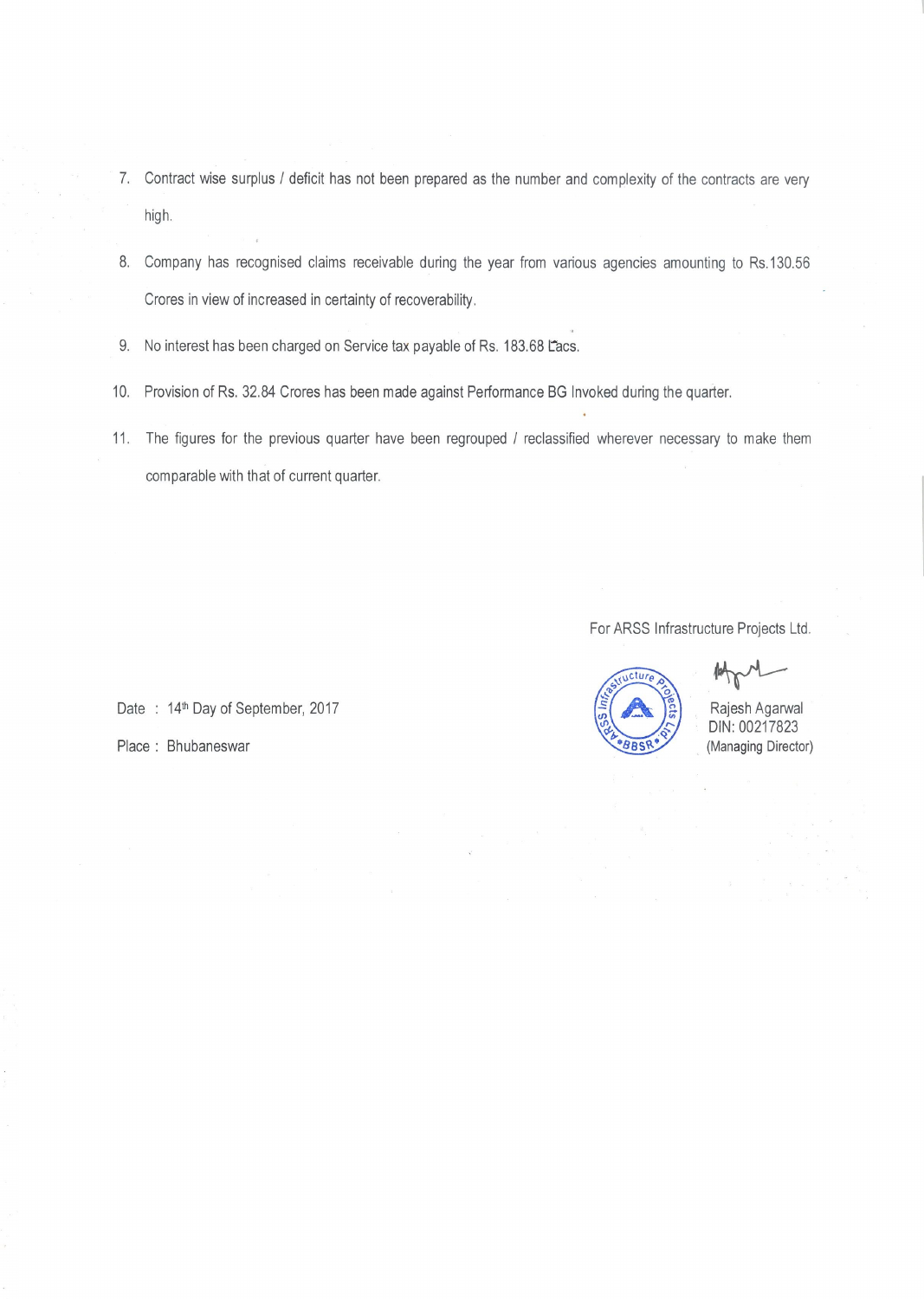## AJAY B GARG; CHARTERED ACCOUNTANT

Limited Review Report

To

The Boarcl of Directors ARSS Infrastructure Projects Limited CIN : L14t 030R2000plC006230 Plot-no-38, Sector-A, Zone\_D Mancheswar Industrial Estate Bhubaneswar-751 010, Odisha

We have reviewed the accompanying statement of unaudited financial results of M/s. ARSS Infrastructure Projects Limited ("the Company") for the period ended 30<sup>th</sup> June, 2017 ("the Statement"). This statement has been prepared by Company pursuant to Regulation 33 of the SEBI (Listing Obligations and Disclosure<br>Requirements) Regulations 2015 (the "Listing Poquiations' 0045", The State Obligations and Disclosure company's Management Requirements) Regulations, 2015 (the "Listing Regulations' 2015"). This statement is the responsibility of the<br>Company's Management and has been approved by the Board of Directors. Our responsibility is to issue a<br>report o

We conducted our review in accordance with the Standard on Review Engagements (SRE) 2410, 'Review of Interim Financial Information Performed by the Independent Auditor of the Entity' issued by the Institute of Chartered Accountants of India. This standard requires that we plan and perform the review to obtain moderate assurance as to whether the financial statements are free of material misstatement. A review is limited primarily to inquiries of company personnel and analytical procedures applied to financial data and thus prov

### Conclusion:

Based on our review conducted as above and subject to '*para a to e*' stated below, nothing has come to our attention that causes us to believe that the accompanying statement of unaudited financial results prepared in acc

- a) In the absence of audited books of accounts of Joint Ventures, discrepancies, if any, between the said accounts with that of the Company is not ascertainable.
- b) In absence of relevant records, Contract-wise surplus/loss has neither been ascertained nor reccgnized.
- c) The company has overdue accumulated secured debts amounting to Rs.1471.00 Crores subject to interest reconciliation thereon. No interest has been charged on these secured debts to the Profit & Loss account resulting in understatement of loss to that extent. Secured lenders have M. No.3253